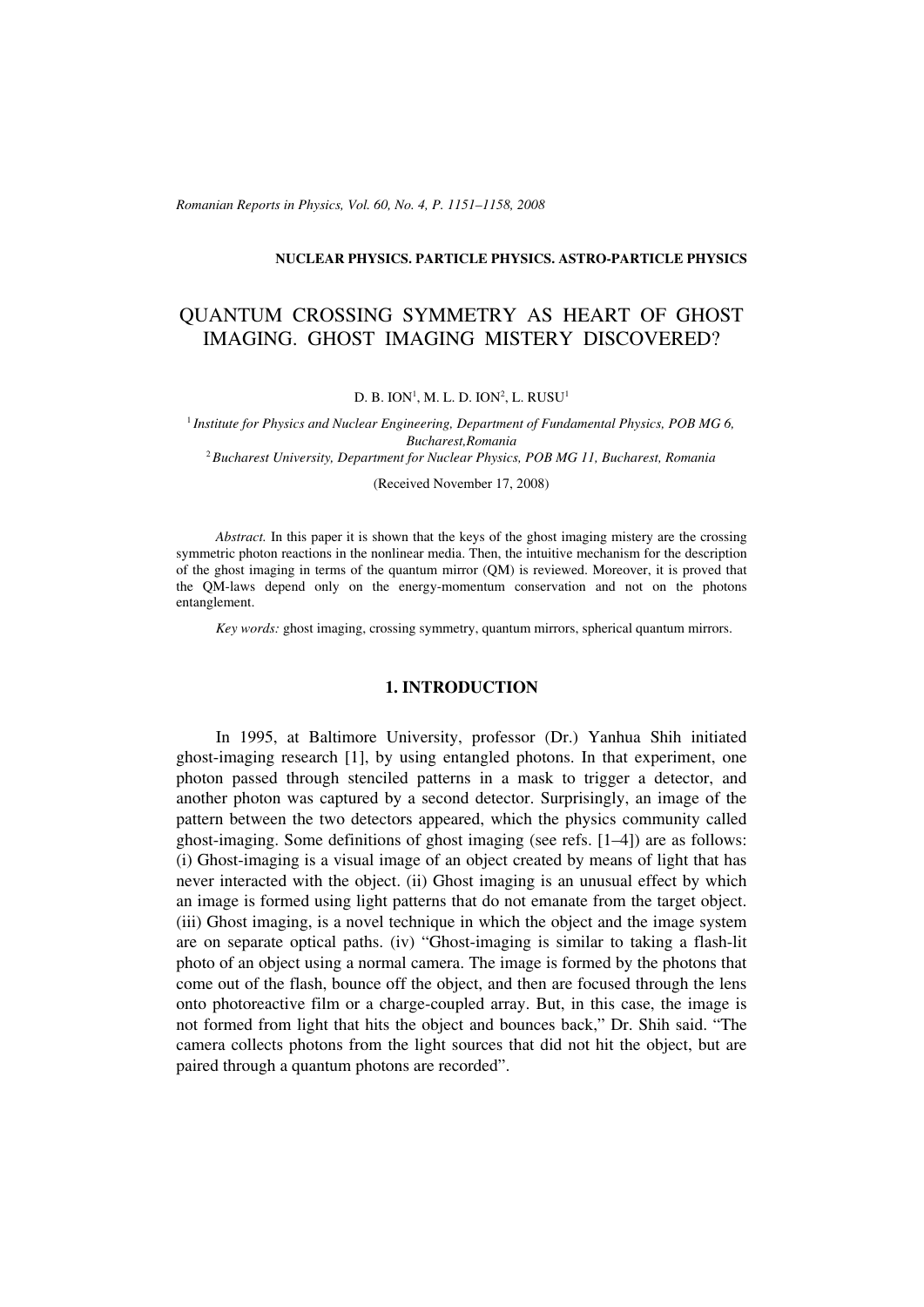Here, we must underline that ten years ago, based on the crossing symmetry of the SPDC-photon reactions, the authors of te papers [5–6] presented a new interpretation of all the ghost phenomena ( ghost imaging, ghost interference and ghost diffraction). Then, they introduced the concept of SPDC-quantum mirror (QM) and on this basis they proved some important QM-physical laws which can be of great help for a more deep understanding of the ghost imaging phenomena.

This article is aimed at exploring and analyzing the quantum nature of ghost imaging. It is true that classical challenges have never stopped. Quantum? Classical? A hot debate (see Ref. [4]) is currently focused on ghost imaging. This article defends the quantum mechanical point of view based on quantum crossing symmetric photon interactions proposed ten years ago in the papers [5, 6]. By this we show that the heart of the ghost imaging can be the "quantum crossing symmetric interactions" (quantum-CSI).

# **2. CROSSING SYMMETRIC SPDC-PROCESSES AS A NEW KIND OF "ENTANGLEMENT"**

In quantum field theory crossing symmetry is a symmetry that relates S-matrix elements. Interaction processes involving different kinds of particles can be obtained from each other by replacing incoming particles with outgoing antiparticles after taking the analytic continuation. The crossing symmetry applies to all known particles, including the photon which is its own antiparticle. For example, the annihilation of an electron with a positron into two photons is related to an elastic scattering of an electron with a photon by crossing symmetry. This relation allows to calculate the scattering amplitude of one process from the amplitude for the other process if negative values of energy of some particles are substituted.

$$
\gamma + e^- \to e^- + \gamma \tag{1}
$$

$$
e^- + e^+ \to \gamma + \gamma \,. \tag{2}
$$

By examination, it can be seen that these two interactions are related by crossing symmetry. It could then be said that the observation of Compton scattering implies the existence of pair annihilation and predicts that it will produce a pair of photons.

The first experiments on ghost imaging were performed using a pair of entangled photons produced by spontaneous parametric down conversion (SPDC). In this process, a primary pump (p) photon is incident on a nonlinear crystal and produces the photons idler (i) and signal (s) by the reaction:  $p \rightarrow s + i$ . These photons are correlated in energy, momentum, polarizations and time of birth. Some of these features, such as energy and momentum conservations:  $\omega_p = \omega_s + \omega_i$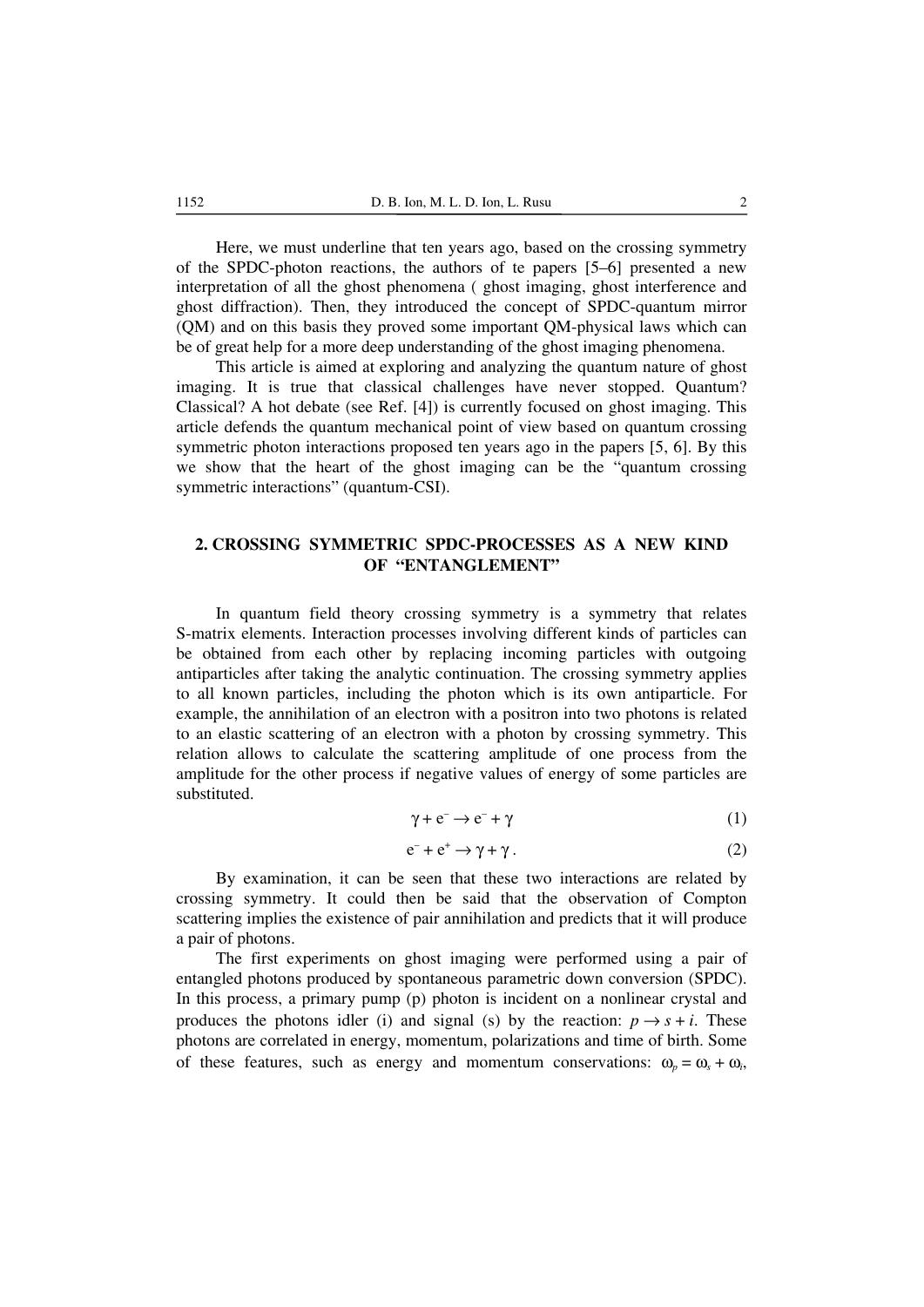$\vec{k}_p = \vec{k}_s + \vec{k}_i$  are exploited to match in diverse experiments (*e.g.*, Momentum conservation in the "degenerate" case when the idler and the signal photons acquire the same frequency leads to the production of a pair of simultaneous photons that are emitted at equal angles relative to the incident beam). Now, if the S-matrix crossing symmetry [7] of the electromagnetic interaction in the spontaneous parametric down conversion (SPDC) crystals is taken into account, then the existence of the direct SPDC process (see Fig. 1).

$$
\gamma_p \to \gamma_s + \gamma_i \tag{3}
$$

will imply the existence of the following crossing symmetric processes

$$
\gamma_p + \overline{\gamma_s} \to \gamma_i,\tag{4}
$$

$$
\gamma_p + \overline{\gamma_i} \to \gamma_s,\tag{5}
$$

as real processes which can be described by the same transition amplitude. Here, by  $\overline{s}$  and  $\overline{i}$  we denoted the time reversed photons relative to the original photons *s* and *i*, respectively.

In fact, the SPDC-effects  $(4)$ – $(5)$  can be identified as being directly connected with the  $\chi^{(2)}$  – second-order nonlinear effects called in general three wave mixing. So, the process (3) is just the inverse of second-harmonic generation, while, the effects (4)–(5) corresponds to the emission of optical phase conjugated replicas in the presence of pump laser via three wave mixing. Here some remarks are necessary in connection with the entanglement. If the quantum entanglement is a quantum mechanical phenomenon in which the quantum states of two or more objects have to be described with reference to each other, even though the individual objects may be spatially separated, then the crossing symmetry of an interaction can be interpreted as a more geneneral kind of entanglement.

## **3. GHOST IMAGING VIA SPDC-CROSSING SYMMETRIC PHOTON REACTION**

The main purpose here is to obtain an answer to the basic question: *Is ghost imaging mistery discovered via the quantum miror (OM)?* So, we start with a short review of the quantum mirror definition and QM-physical laws [5–6].

SPDC-QUANTUM MIRROR (QM) (see Fig. 1). A quantum mirrors is called SPDC-QM if is based on the quantum SPDC phenomena  $(3)$ – $(5)$  in order to transform signal photons, characterized by  $(\omega_s, \vec{k}_s, \vec{e}_s, \mu_s)$ , into idler photons with  $({\omega}_p - {\omega}_s, \vec{k}_p - \vec{k}_s, \vec{e}_s^*, -\mu_s) \equiv ({\omega}_i, \vec{k}_i, \vec{e}_i, \mu_i)$ . Therefore, according to the schematic description from Fig. 1, a SPDC-QM is composed from: a high quality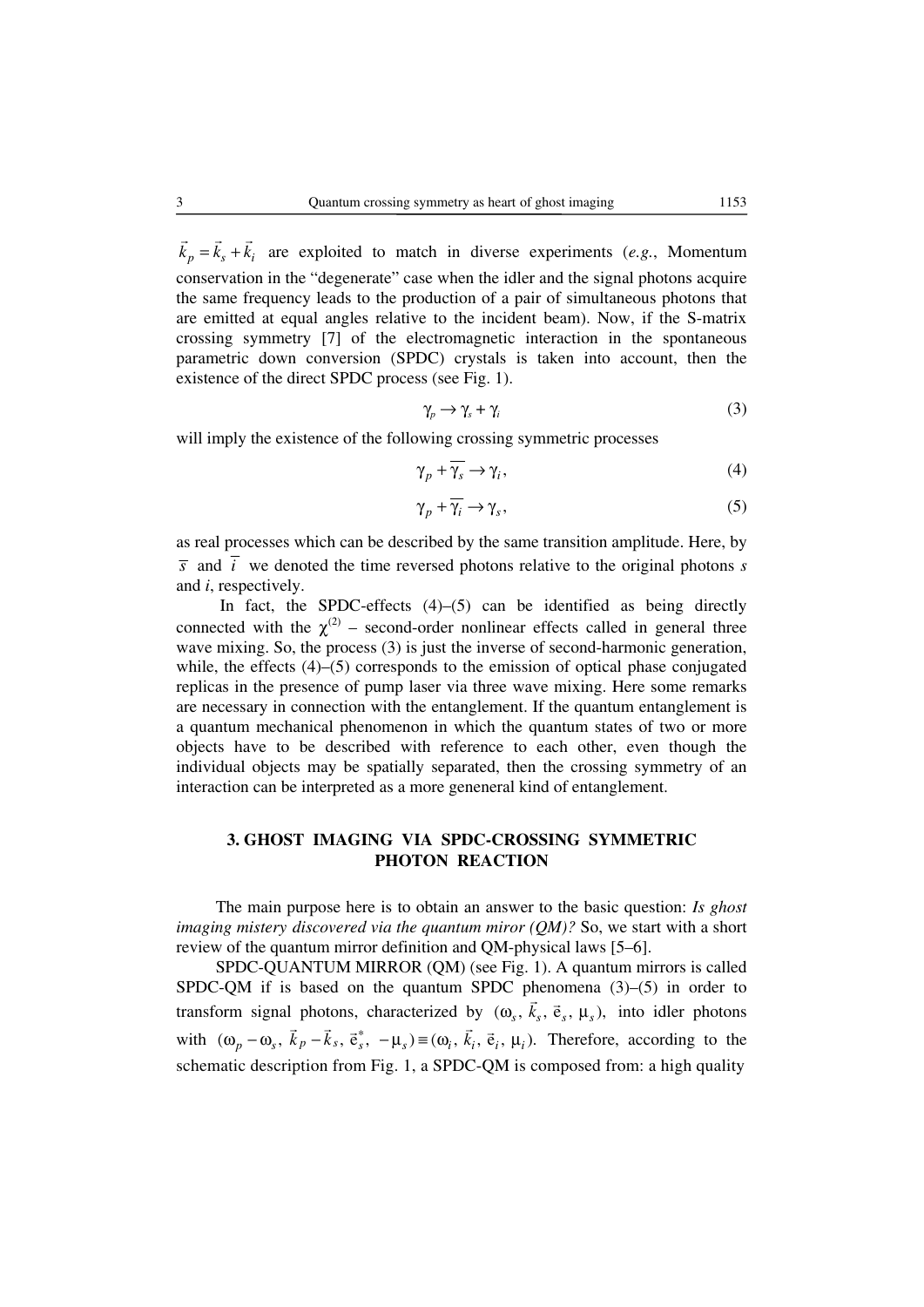

Fig. 1 – A schematic description of a SPDC-QM.

*laser pump* (p), *a transparent crystal* in which all the *three photon reactions* (3)– (5) can be produced, all satisfying the same *energy-momentum conservation laws*:  $\omega_p = \omega_s + \omega_i$ ,  $\vec{k}_p = \vec{k}_s + \vec{k}_i$ .

In these conditions a new geometric optics can be developed on the basis of the concept of quantum mirrors (QM). Hence, the laws of the plane quantum mirror (see Fig. 2a) and that of spherical quantum mirror (SQM) (see Fig. 2b), observed in the ghost imaging experiments [2–3], are proved as natural consequences of the energy-momentum conservation laws. By the QM-mechanism (see Fig. 1) the objects and their images can be considered as being on the same optical paths. Therefore, the key of ghost imaging mistery can be given by the electromagnetic crossing symmetric photon reactions (3)–(5). Indeed, in the case of ghost imaging observed in the paper [2] the ghost image is produced as follows (see Fig. 1a): The image forms indirectly from the signal photons that come out of the flash, bounce off the object, and then are focused through the lens onto QM where they are transformed in idler photons **i**<sub>s</sub> which are collected in the idler dedector. So, in this case, the image is not formed directly from signal photons that hits the object and bounces back. The image is formed only by idler **is**-photons from QM-sources that did not hit the object, but are obtained via crossing symmetric photon reaction (4) and not via photon reaction (3).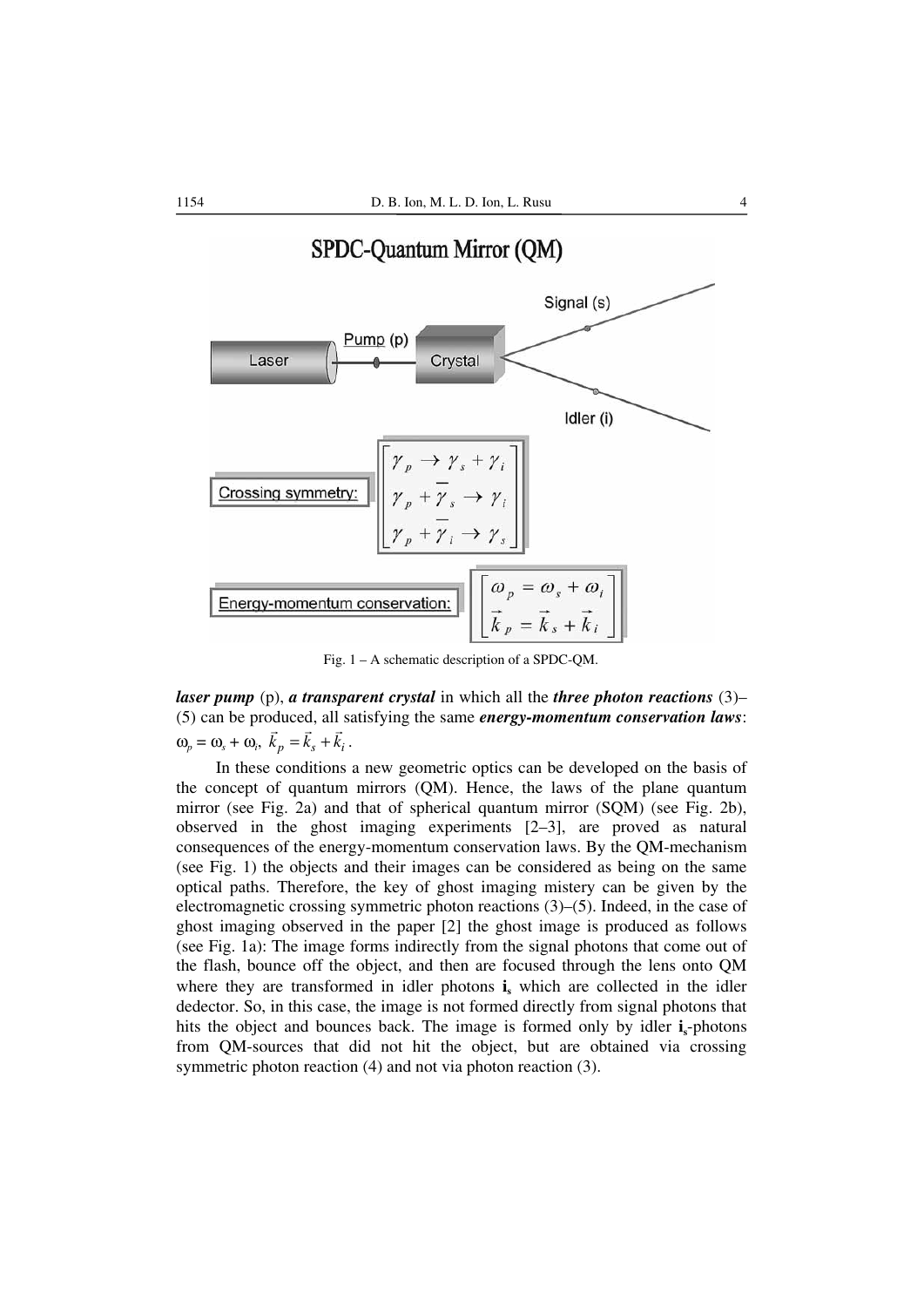

Fig. 2 – Laws of: a) PQM and b) SQM.

Clearly, a SPDC crystal illuminated by a high quality laser beam can acts as real quantum mirrors since by the crossing processes  $(4)$  (or  $(5)$ ) a signal photon (or idler photon) is transformed in an idler photon  $i<sub>s</sub>$  (or signal photon  $s<sub>i</sub>$ ), respectively. The quantum mirrors can be "plane quantum mirrors" (PQM) (Fig. 2a) and "spherical quantum mirrors" (SQM) (Fig. 2b) according with the character of incoming laser waves (plane waves or spherical waves). In order to avoid many complications, in this presentation we will work only in the thin crystal approximation. Now, it is important to note that using the QM-concepts [5,6] the results PQM and SQM from Fig. 2 are obtained only as a consequence of the energy-momentum conservation (or phase maching conditions) without any kind of photon entanglement. In order to illustrate this we presented in Fig. 3 a short proof of SQM-law.

Also, it is important to remark that, the high quality of the SPDC-QM is given by the following peculiar characteristics [5–6]:

 (i) *Coherence.* The SPDC-QM presserves high coherence between sphotons and i-photons;

 (ii) *Distortion undoing.* The SPDC-QM corrects all the aberrations which occur in signal or idler beam path;

(iii) *Amplification.* A SPDC-QM amplifies the conjugated wave if some conditions are fulfilled.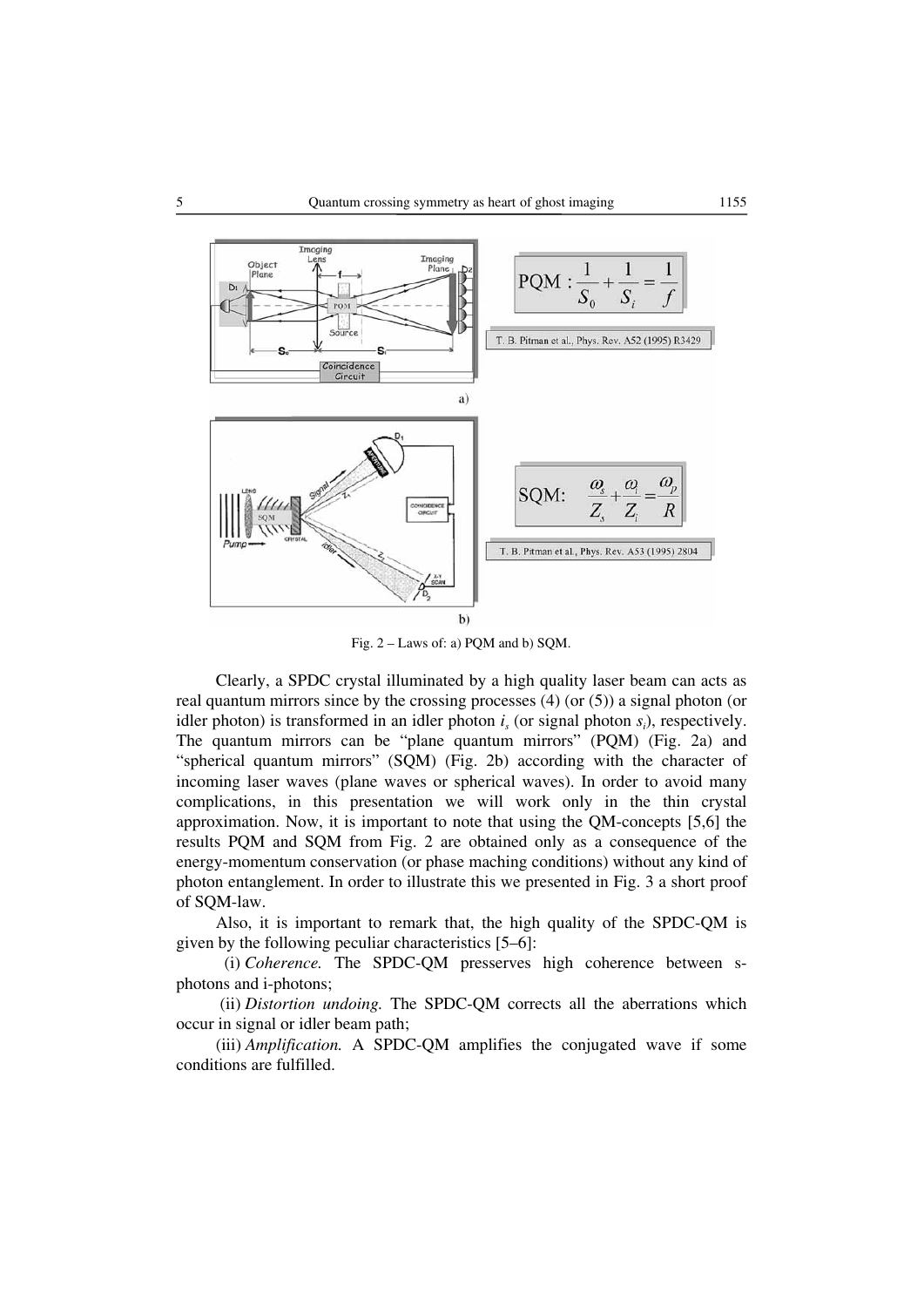# Law of Spherical Quantum Mirror



 $b)$ 

Fig. 3 – a) A schematic description of the SQM; b) a short proof of the SQM-law.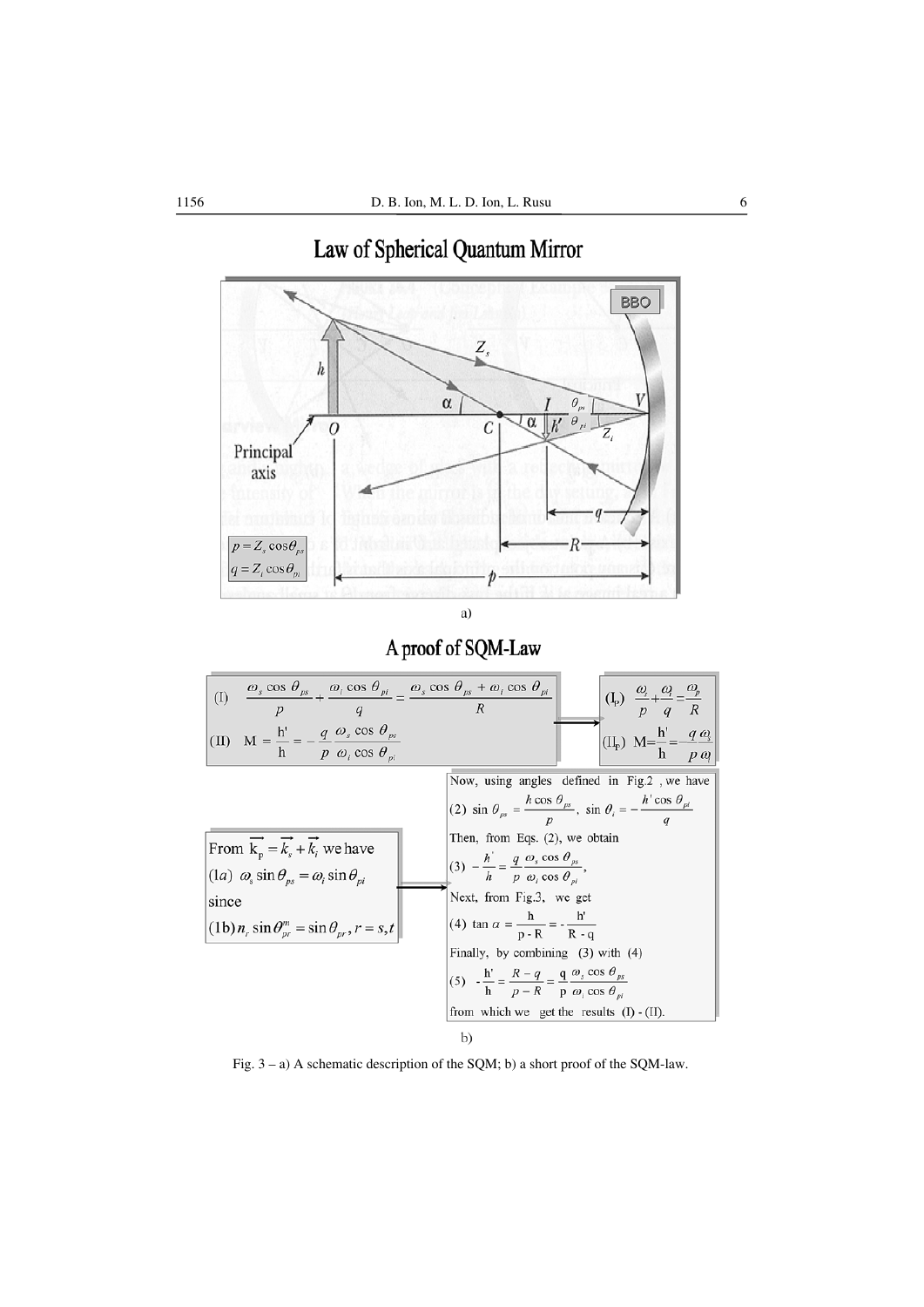(iv) *Very high selectivity.* In the QM-mechanism the energy-momentum conservation law acts as a daimon which select only the imaging photons  $i<sub>s</sub>$  which are produced by the crossing symmetric photon reaction (4).

Finally, we note that in Refs. [5–6] is also presented an answer to the following very important question: Can the QM-principle produce a new revolution in the optical devices?

#### **4. DISCUSSIONS AND CONCLUSIONS**

The main results and conclusions underlined in this paper can be summarized as follows:

(i) The class of SPDC-phenomena (3) is enriched by introducing the crossing symmetric processes (4)–(5) as real phenomena described just by the same transition amplitude as that of the original SPDC-process (4) and satisfying the same energy-momentum conservation law (see Fig. 1).

(ii) The ghost-imaging is similar to taking a flash-lit photo of an object using a normal camera. The image forms indirectly from the signal photons that come out of the flash, bounce off the object, and then are focused through the lens onto QM where they are transformed in idler photons **i**<sub>s</sub> which are collected on the photoreactive film or a charge-coupled array. So, in this case, the image is not formed directly from signal photons that hits the object and bounces back. The image is formed only by idler **is**-photons from QM-sources that did not hit the object, but are obtained via crossing symmetric photon reaction (4) and not via photon reaction (3).

(iii) The esential results on ghost imaging is that the QM-Laws from Fig. 2 are dependent only on the energy-momentum conservation law and not on entanglement (see the proof of SQM-law in Fig. 3.

Finally, we think that the future goals must be to delve deeply into the QMphysics of the ghost-imaging phenomenon, complete the QM-theory of that QMtechnology and to improve the technique toward practical, QM-imaging applications.

The type of ghost imaging physics demonstrated at ARL [8] may help lead to improved satellite imaging of the earth's surface and better imaging of targets through partially obscuring smoke and clouds as well as improved communication of images. Some other potential uses for this ghost imaging quantum camera include improved x-rays and higher resolution endoscopy.

#### REFERENCES

1. Strekalov, D. V., Sergienko, A. V., Klyshko, D. N., Shih, Y. H., *Observation of two-photon 'ghost' interference and diffraction,* Phys. Rev.Lett*.*, **74**, 3600–3603 (1995).